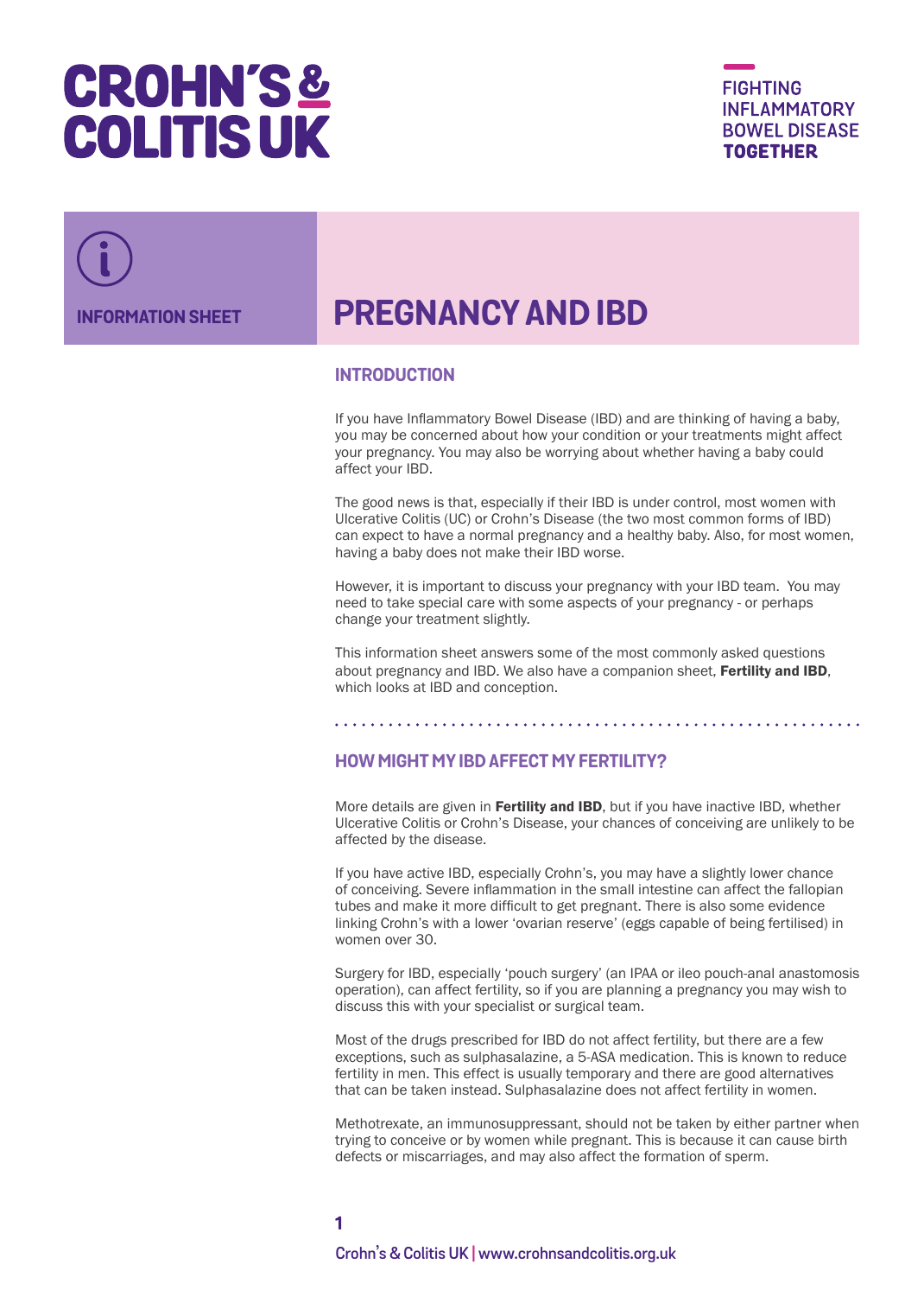For more details on this and other drugs to avoid while pregnant, see the section on the next page: How safe is my medication in pregnancy?

#### 

## **HOW MIGHT IBD AFFECT MY PREGNANCY?**

A large number of studies have looked at the effect of IBD on pregnancy, and not all the findings have been consistent. However, there is some evidence linking IBD with problems such as preterm (early) birth, babies with a low birth weight and, more rarely, miscarriages.

That said, many experts believe that disease activity can be an important factor. Several studies have shown that most women with IBD who are in remission or have only mild active disease at the time they conceive, are very likely to have a normal uncomplicated pregnancy.

In addition, for those who remain in remission, the risk of problems such as miscarriage is about the same for a woman without IBD. (Sadly, about one in five of all pregnancies is estimated to end in a miscarriage.)

You are also more likely to remain well in yourself if your symptoms are under control when you conceive.

This is why, if you are thinking of getting pregnant, most doctors will advise you to try to get your IBD under control first.

As mentioned above, research has also suggested that active disease at conception or flare-ups while pregnant may make you more likely to give birth early or have a low birth weight baby. Severe active Crohn's Disease or a very severe flare-up of Ulcerative Colitis may put you and the baby at greater risk. It is important to bear in mind that this does not always happen - many women who conceived when their disease was active or had a relapse while pregnant have gone on to have normal pregnancies and healthy babies. But, it is definitely better for you and your baby if you can keep in remission while you are pregnant. So, if your IBD symptoms do begin to get worse, consult your doctor or IBD team as soon as possible.

## **SHOULD I KEEP TAKING MY MEDICINES WHILE I AM PREGNANT?**

In general, the evidence suggests that active Crohn's or UC may do more harm to the growing baby than most IBD medicines. So most women will be advised to continue taking their IBD medication during pregnancy. This is particularly important if you have had a recent flare-up and are trying to get it under control.

However, a small number of the drugs used for IBD are not recommended or should not be used at all by pregnant women. This means that if you are, or are planning to be, pregnant, it is important to check with your IBD team whether you need to change your drug treatment. More details on how the most common IBD drugs might affect your pregnancy are given below.

## 66

My midwife was sympathetic when I told her about my Crohn's, but she admitted she knew very little about it. As a result, my care was instead led by a consultant obstetrician. She referred to the notes provided by my IBD team. it meant that I didn't have to keep explaining my condition as everyone was in the loop about my Crohn's and my pregnancy.

Cari, age 34 Mother to one child, diagnosed with Crohn's Disease in 2007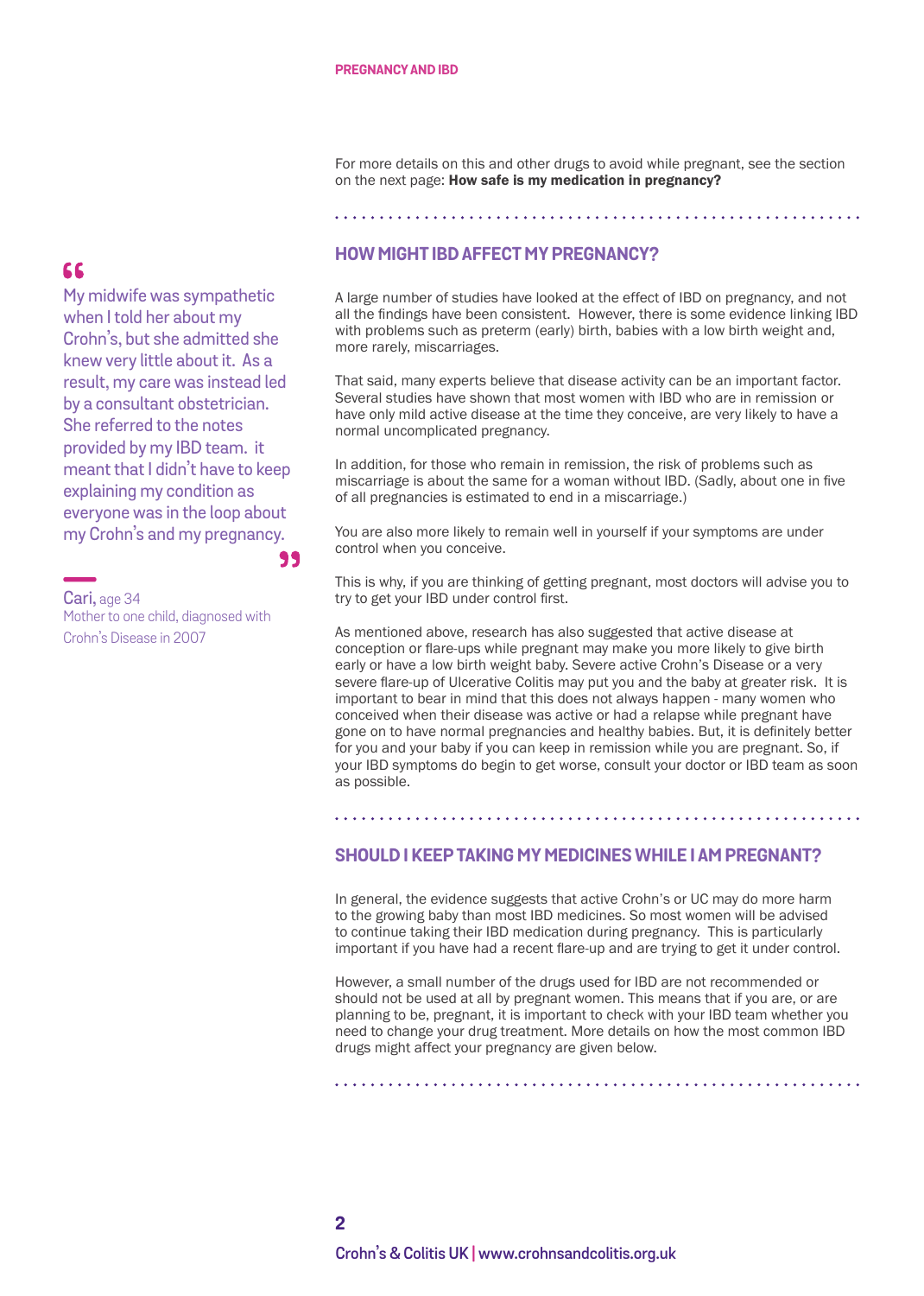### **HOW SAFE IS MY MEDICATION IN PREGNANCY?**

#### Aminosalicylates (5-ASAs)

- Sulphasalazine (Salazopyrin)
- Mesalazine (Asacol, Ipocol, Mesren, Octasa, Pentasa, Salofalk),
- Olsalazine (Dipentum)
- Balsalazide (Colazide)

These drugs are used to treat mild to moderate flare ups of IBD and to maintain remission. They have been taken by women during pregnancy for many years, and are generally considered to be safe.

Sulphasalazine can reduce the body's ability to absorb folic acid, a vitamin known to be important to foetal development. So, if you are pregnant and on sulphasalazine, you will be advised to take higher levels of folic acid supplements.

#### Corticosteroids (steroids)

• Prednisolone

99

• Budesonide (Entocort)

These steroids are widely used to treat IBD flare-ups. Such steroids can cross the placenta but are quickly metabolised, and so are usually considered to be safe in pregnancy.

Some early research linked prednisolone treatment with a slightly increased risk of cleft palate, but more recent studies have not supported this finding. Research on the use of budesonide by pregnant women with IBD is currently very limited, but what there is has not shown any harmful effects.

Steroids are sometimes prescribed to be taken topically, as an enema or a suppository. These are also safe to use while pregnant.

#### Immunosuppressants

• Azathioprine (Imuran)

• Mercaptopurine (6-MP) (Purinethol)

Immunosuppressant drugs make the body's immune system less responsive. This has the effect of reducing the inflammation typical of IBD. However, a less responsive immune system may make you more susceptible to infections.

Azathioprine and mercaptopurine both cross the placenta and there have been a large number of studies looking at their effects when taken by pregnant women with IBD. Most studies have shown these drugs to be safe, although there is some suggestion they may increase the risk of a preterm birth. In general, most doctors recommend the continued use of azathioprine and mercaptopurine during pregnancy, as the risk from the drug is usually much lower than the risk to the baby if the mother's IBD relapses.

If you do have any concerns, talk to your specialist about the possible risks and benefits, so that your decision can be based on your own health.

#### • Methotrexate

Methotrexate can increase the risk of birth defects or miscarriages if taken by women at conception or during pregnancy. It may also affect the formation of sperm. Therefore, it is very important that methotrexate should not be taken by either partner when trying to conceive, or by women when pregnant. Because traces of methotrexate can remain in body tissue for some time, couples are advised to use reliable contraception while being treated with methotrexate and to avoid pregnancy for at least 3-6 months after stopping treatment with this drug.

## I was concerned that pregnancy would make my condition worse and that I would be restricted as to which drugs I could take. But I was able to take my medication into my pregnancy. After careful discussion with my IBD team, I came off the medication part of the way through, and I was luckily well for the remainder of

Cari, age 34 Mother to one child, diagnosed with Crohn's Disease in 2007

my pregnancy.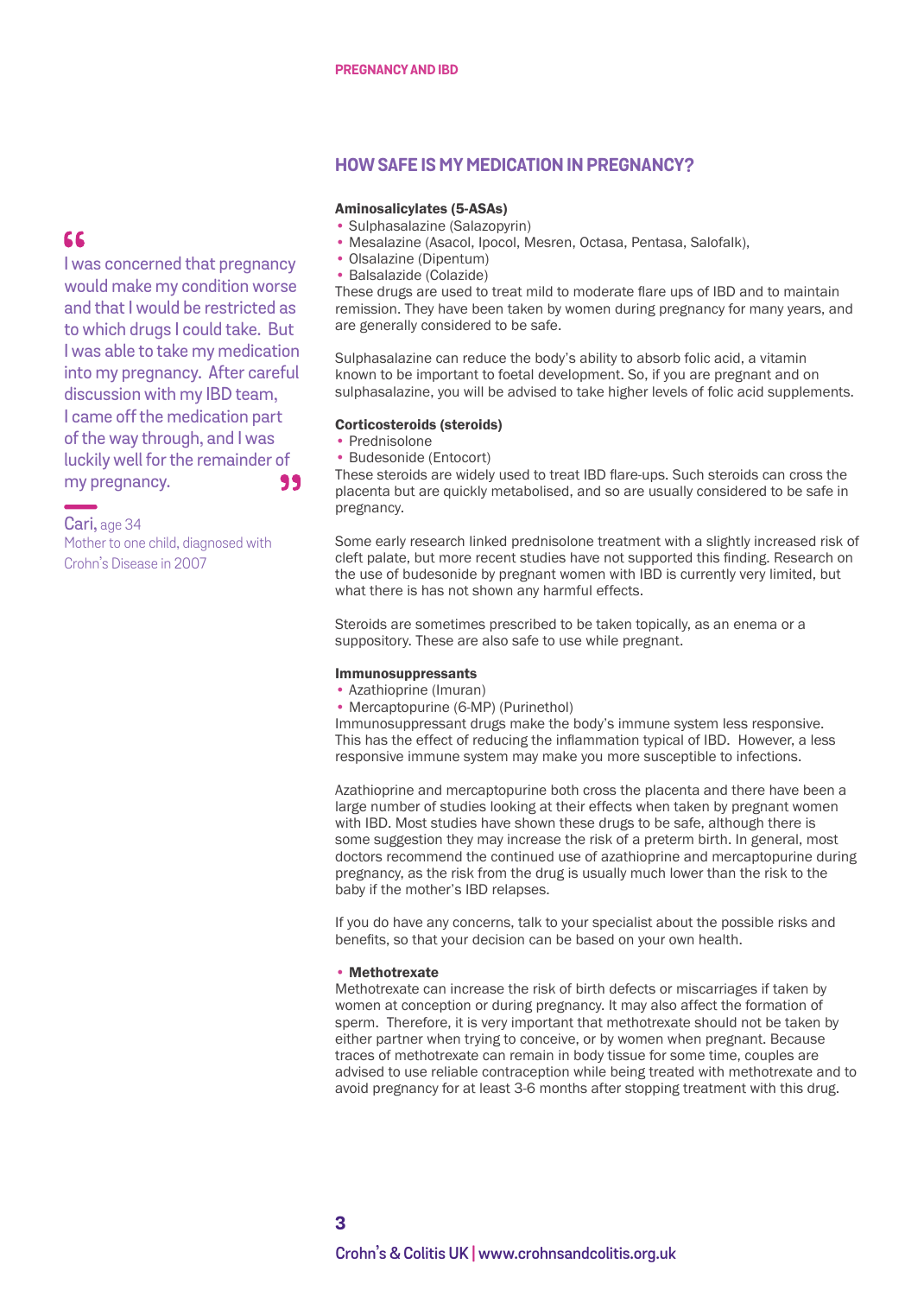If you find you are pregnant, or decide you would like to have a child while on methotrexate, talk to your doctor about this. Women who are the partner of a man taking methotrexate should also talk to their doctor if they discover they are pregnant or wish to conceive.

#### • Mycophenolate Mofetil

This immunosuppressant may also cause miscarriages or birth defects if used during pregnancy. Women being treated with this drug who wish to become pregnant are usually advised to stop taking mycophenolate mofetil at least 6 weeks before conception.

#### • Ciclosporin

This is a strong immunosuppressant usually prescribed for people with active Ulcerative Colitis that has not responded to steroids. It can be very effective and help to reduce or avoid the need for surgery.

Ciclosporin is known to cross the placenta. Studies of its use in pregnant transplant patients and in a much smaller number of pregnant women with IBD suggest ciclosporin does not seem to harm the unborn baby. However, it can have quite severe side effects, including hypertension (high blood pressure). So ciclosporin is not usually recommended in pregnancy unless there is a real risk that, without it, the mother will need an urgent colectomy (surgery to remove the bowel).

#### • Tacrolimus

This is another immunosuppressant originally used to treat transplant patients. There is currently little evidence about its safety for pregnant women with IBD. So if you are taking tacrolimus, and you are pregnant, or thinking about becoming pregnant, it is best to talk to your IBD team about your treatment.

#### **Biologics**

- Infliximab (Remicade)
- Adalimumab (Humira)

These biologic drugs are also known as 'anti-TNF drugs' because they target a protein called TNF-alpha to help prevent inflammation and reduce the symptoms of IBD. They are increasingly used for moderate to severe IBD.

Both infliximab and adalimumab cross the placenta to the baby from about month 6 of the pregnancy.

Research is continuing into the possible effects of these drugs in pregnancy. Several studies have found that the birth outcomes for women with IBD on anti-TNF therapy while pregnant have been very similar to those for women not using anti-TNFs. Also, a recent major review concluded that, while it was still too early to say that infliximab and adalimumab are absolutely safe, there is a growing body of evidence that they are low risk during conception and for at least the first two trimesters (up to 6 months).

Currently, the manufacturers of infliximab and adalimumab still recommend caution and the use of contraception to avoid pregnancy. However, many doctors now consider that if the anti-TNF treatment is keeping the IBD in check, it may be better to continue with it during pregnancy, for at least the first six months. In some circumstances, a doctor may advise continuing with anti-TNFs throughout a pregnancy.

Guidelines suggest that doctors should discuss the risks and benefits of these drugs with each woman on an individual basis. You may find it helpful to talk through your own options with your specialist IBD team.

It is also important to be aware that babies of women who have received infliximab or adalimumab during their pregnancy should not be given 'live' vaccinations until the age of six months. Your doctor will be able to give you more information on this.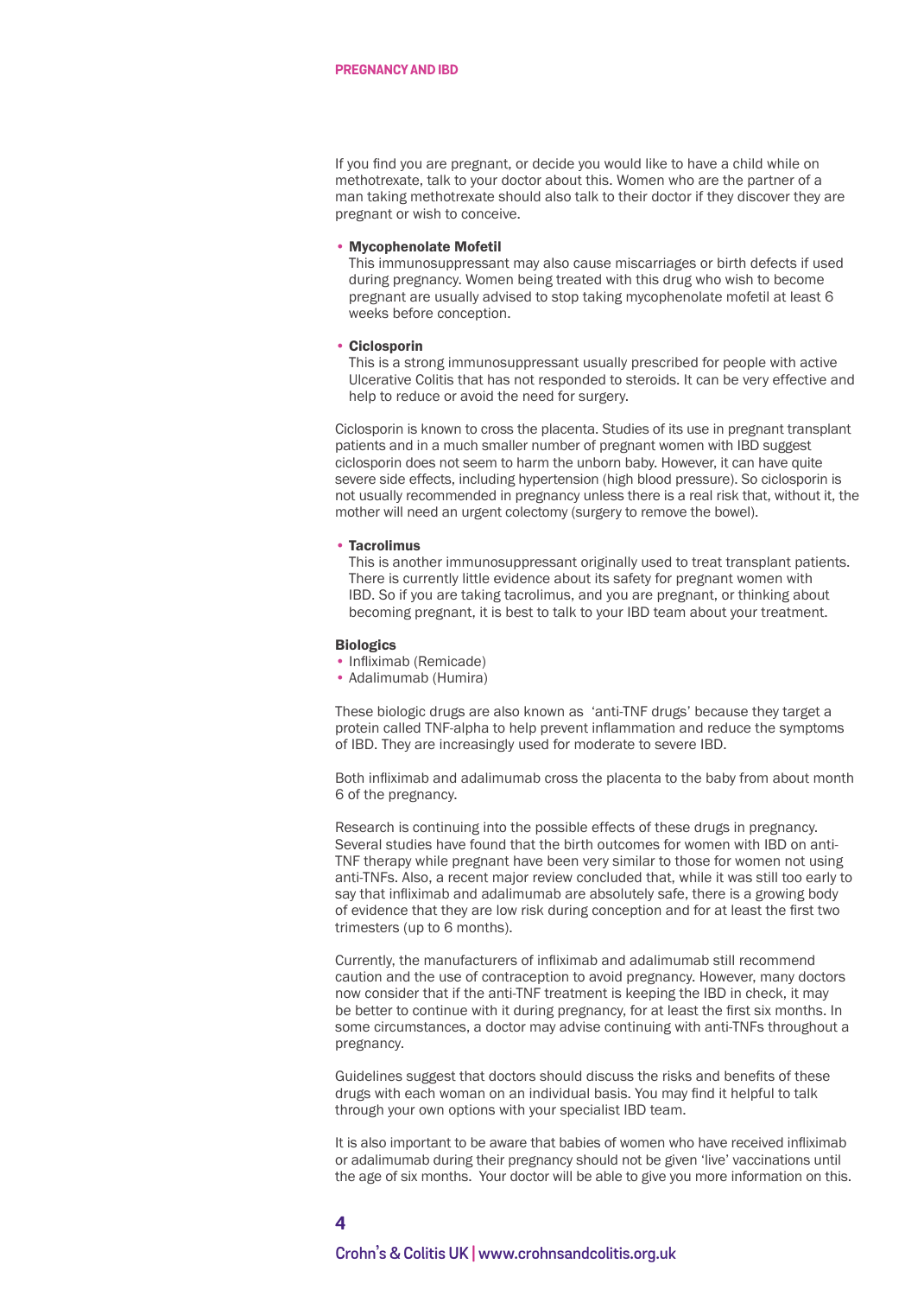#### **Antibiotics**

- Metronidazole
- Ciprofloxacin

These antibiotics are sometimes used to treat infections linked to Crohn's Disease or pouchitis following IPAA surgery.

Metronidazole is generally regarded as low risk in pregnancy after the first trimester (months 1-3). Recent research has suggested that it may also be safe for use in early pregnancy.

Ciprofloxacin is a type of medication that research in animals has linked to bone problems. Although it has not been shown to be harmful to humans, some doctors advise against using this antibiotic during pregnancy, particularly during the first trimester.

#### Antidiarrhoeals

• Colestyramine (Questran)

This is a bile salt binding drug often used to treat diarrhoea associated with surgery for Crohn's. It is considered safe to take during pregnancy.

- Diphenoxylate (Lomotil)
- Loperamide (Imodium, Arret)

There is some evidence that loperamide may be linked with birth defects if taken during the first trimester (months 1-3). Guidelines suggest diphenoxylate should be used with caution. It is generally best to check with your doctor before taking these medicines when pregnant.

#### Antispasmodics

• Hyoscine butylbromide (Buscopan) This over-the-counter medicine is best avoided during pregnancy.

For more information on drugs and medicines for IBD, see our specific drug treatment leaflets.

#### **WHAT ABOUT NUTRITIONAL THERAPY?**

Some people with Crohn's use an elemental or polymeric diet (the two main types of liquid feed) as part of their treatment. Both these diets may be safely used during pregnancy to treat a flare-up of disease or as a nutritional supplement. See our booklet **[Food and IBD](www.crohnsandcolitis.org.uk/quick-list)** for more information on nutritional treatment.

#### 

## **WHAT INVESTIGATIONS OR TESTS CAN I HAVE DURING PREGNANCY?**

As someone with UC or Crohn's Disease, you may need to have an investigation or test to check on your IBD, especially if you have a flare-up. Make sure your doctor and IBD team know you are, or may be, pregnant.

Some types of investigation may need to be delayed until after you have the baby.

Ultrasound tests and, after the first trimester, MRI tests are safe to have while pregnant.

Gastroscopy, sigmoidoscopy and colonoscopy can also be safely carried out in pregnancy, although guidelines suggest that these types of tests should only be done when clearly necessary.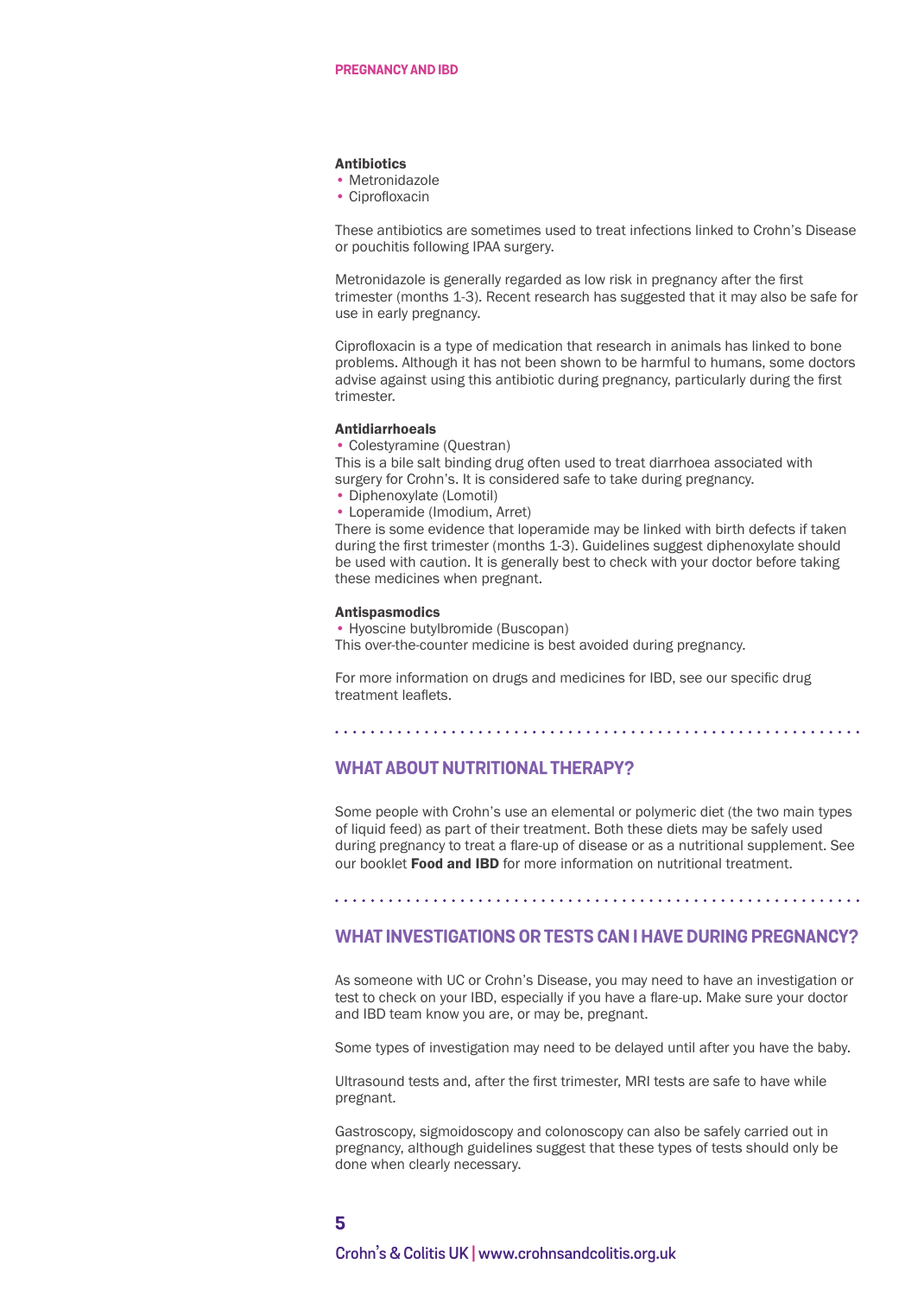The guidelines also recommend that, where possible, women should have these tests during the second trimester (months 4-6) rather than earlier or later. Investigations that involve x-rays and radiation should normally be avoided by pregnant women unless absolutely essential. This includes CT scans, PET scans, and barium X-ray tests.

For more details about these tests see our information sheet: **Tests and** [Investigations in IBD](www.crohnsandcolitis.org.uk/quick-list).

#### **WHAT ABOUT SURGERY WHILE I AM PREGNANT?**

Surgery for IBD is unlikely to be suggested while you are pregnant - unless it is felt that it would be riskier not to have the surgery. Studies have suggested that if you do have IBD surgery when pregnant, the risk is lowest if the surgery is carried out during the middle trimester (months 4-6) or if this is not possible, towards the end of the pregnancy.

## **HOW CAN I INCREASE THE LIKELIHOOD OF HAVING A HEALTHY BABY?**

#### Maintaining remission

Keep in mind that if your disease is under control while you are pregnant then the baby is more likely to be healthy. So it is important to follow your treatment plan and to ensure that you are as fit as possible before and during your pregnancy.

Talk to your doctor or IBD team if you have any worries about how to manage your IBD while pregnant. In particular, tell your doctor if you have a flare-up of your IBD or are failing to gain weight as expected.

#### Diet

For any pregnant woman, a balanced and varied diet with sufficient calories, vitamins and minerals is important for the growth of their baby. NHS Choices has a range of information on how to stay healthy while pregnant, including information on diets (see Other sources of information and support at the end of this leaflet). We also have a booklet [Food and IBD](www.crohnsandcolitis.org.uk/quick-list) that covers healthy eating for anyone with UC or Crohn's Disease.

Having IBD, the increased nutritional needs of pregnancy may mean you need to supplement your diet, especially if you are underweight or have active disease. You may find it helpful to talk to a dietitian or your IBD team about this.

Extra folic acid may be suggested. Folic acid (also known as vitamin B9) can help reduce the risk of birth defects such as spina bifida. All pregnant women are now recommended to take a folic acid supplement for the first 12 weeks of pregnancy. The usual recommendation is 400 micrograms a day. Inflammation in the small intestine and some IBD drugs can affect how well you absorb folic acid. So, if you are on sulphasalazine, have Crohn's in the small intestine, or have had surgery to remove part of your small intestine, you may need a higher dose of folic acid, for example up to 5mg a day. Check with your doctor what dose of folic acid would suit you. You may also need extra vitamin B12, especially if you take extra folic acid.

You should not take extra vitamin A while pregnant, unless your doctor specifically advises it. Research suggests that too much vitamin A can be harmful to the baby and that most pregnant women can get all the vitamin A they need from their normal diet.

## **6 Crohn's & Colitis UK [| www.crohnsandcolitis.org.uk](http://www.crohnsandcolitis.org.uk)**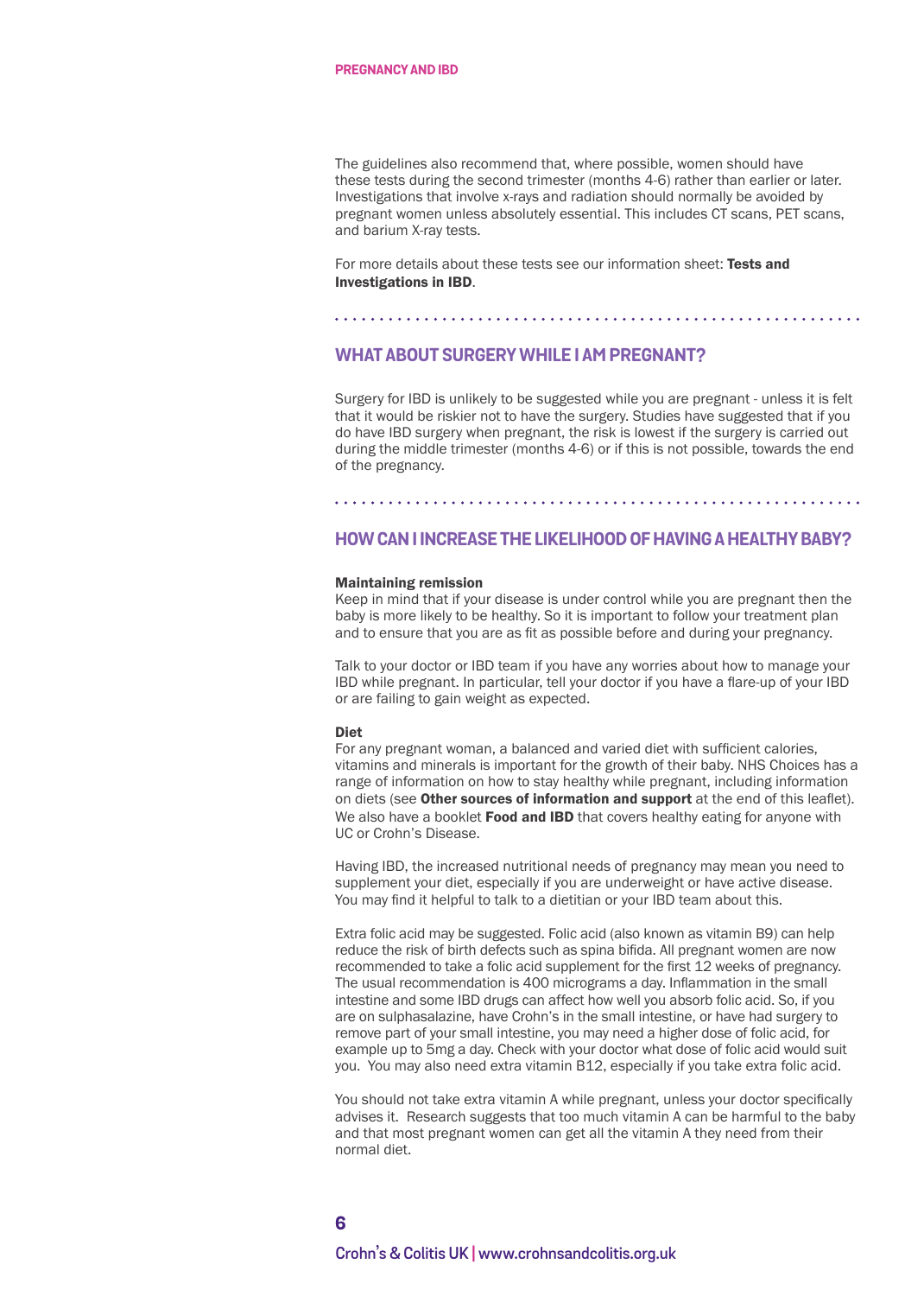If you take steroids, calcium and vitamin D supplements can be useful to help prevent bone loss.

Iron deficiency is quite common in IBD and extra iron may be needed to meet the increased demands of pregnancy. Your doctor will be able to recommend a suitable supplement.

#### Alcohol

Drinking alcohol while you are pregnant can seriously harm your baby's development. The Department of Health recommends that you avoid all alcohol if you are trying to conceive or are pregnant. NICE (the National Institute for Health and Care Excellence) also advises giving up alcohol for at least the first three months of a pregnancy as it may increase the risk of miscarriage.

#### Smoking

Smoking when pregnant is known to harm the baby. It has been shown to be linked to a wide range of birth defects and can also increase the risk of a miscarriage.

Smoking can also affect the mother's health, and for women with Crohn's Disease, smoking can be especially risky. Research has shown that smoking may make Crohn's symptoms worse and increase the chance of a flare-up.

If you have Ulcerative Colitis, the likely effect on your disease is less clear cut. There is some evidence that people with UC who smoke tend to have milder symptoms. However, this does not mean that smoking will necessarily improve your UC and it could cause the same direct damage to the baby as in any non-IBD pregnancy. The consensus among health professionals is that whatever type of IBD you have, it is better not to smoke.

For more information, see our information sheet: **[Smoking and IBD](www.crohnsandcolitis.org.uk/quick-list)**.

#### Exercise – and fatigue

Regular moderate exercise can help to keep you healthy and is important in pregnancy. Gentle exercises, such as walking, yoga and swimming, can be especially valuable. That said, it is also important not to overdo it, especially if you already suffer from IBD-related tiredness and fatigue. If you are uncertain whether a particular type of exercise would be advisable, or if you start feeling increasingly tired and exhausted, talk to your doctor or IBD team.

## 66

Having my two girls is by far the most amazing thing I have ever done, but it has also at times been hard. The third trimester in both pregnancies was the best time for me, I really enjoyed this stage for both - and I was well right up until the births.

#### 99

Debbie, age 31 Mother to two children, diagnosed with Crohn's Disease in 2002

## **WILL PREGNANCY MAKE MY ULCERATIVE COLITIS OR CROHN'S DISEASE WORSE?**

For most women, having a baby does not lead to a worsening of their IBD. Some research has even suggested that it may have a positive effect on the disease process in the longer term. For example, several studies have found that women with IBD had fewer relapses per year after having children than before they got pregnant.

How your IBD is likely to behave while you are pregnant appears to depend at least partly on how active your disease was when you started the pregnancy.

If you conceive when your IBD is in remission (inactive) you have a good chance of staying in remission. Studies have shown that about one in three women with UC who conceive while their disease is inactive will have a flare-up during their pregnancy.

## 66

I found gentle walking helped during my pregnancy. I also did a pregnancy yoga class, which I really enjoyed as I found it relaxing. 99

Cari, age 34 Mother to one child, diagnosed with Crohn's Disease in 2007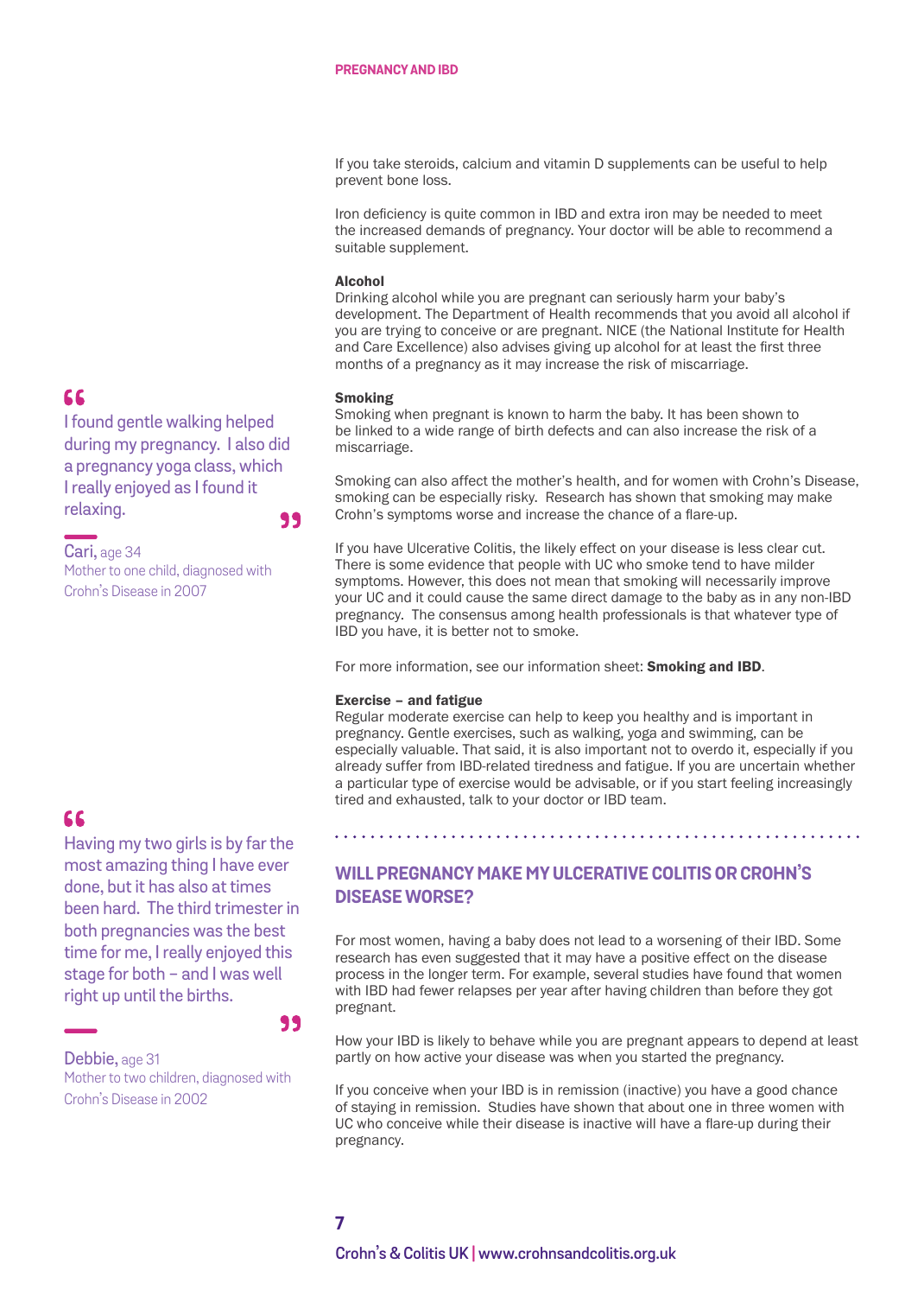This is a very similar rate of relapse to that for non-pregnant women with UC over nine months. The rates for women with Crohn's Disease are also very similar. If you conceive while your disease is active you may find that your symptoms remain troublesome during your pregnancy. However, others may find that their symptoms improve as their pregnancy progresses.

Some women may also experience a flare-up soon after the baby is born, and recent research suggests this is slightly more likely to happen if you have UC. It is important not to neglect your own health while focussing on your new baby. Tell your doctor or IBD team about any new or stronger symptoms.

## **WHAT SORT OF DELIVERY SHOULD I HAVE?**

Most women with IBD are able to have a normal vaginal delivery. This has the advantage that it avoids the need for surgery. However, a caesarean section may be recommended by your medical team if you have active perianal Crohn's Disease.

You may also be advised to have a caesarean if you have an ileo-anal pouch. This is because there is some evidence that having a vaginal delivery when you have a pouch may lead to an increased risk of faecal incontinence. That said, other studies have not confirmed this finding.

If you do opt for a vaginal delivery but have scar tissue around your anus, your doctor may advise an episiotomy (a cut at the opening of the vagina) to prevent tearing.

Guidelines advise doctors to discuss the options with each woman on an individual basis, so do talk to your IBD specialist and your obstetrician about your own preferences and about any worries you have. Your midwife will also be able to give you helpful advice and support.

## **WHAT ABOUT MY STOMA?**

Many women with a stoma have a normal pregnancy and delivery.

However, if you do have an ileostomy or colostomy and a stoma bag, you will probably find it helpful to tell your stoma nurse about your pregnancy at an early stage. Your nurse will then be able to talk you through any changes you might expect. For example, your stoma may change shape and become larger as your abdomen expands. It will usually return to normal after the delivery.

Occasionally the enlarging uterus can temporarily block the stoma. A change of diet may help – your stoma nurse should be able to advise you on this. You may also find there is an increase in output from your stoma during the third trimester of pregnancy. This too should resolve itself after the birth.

Most women with a stoma should be able to have a vaginal birth, but sometimes a caesarean section may be necessary.

## 66

I had vaginal births with both my children and I had no complications. 99

Debbie, age 31 Mother to two children, diagnosed with Crohn's Disease in 2002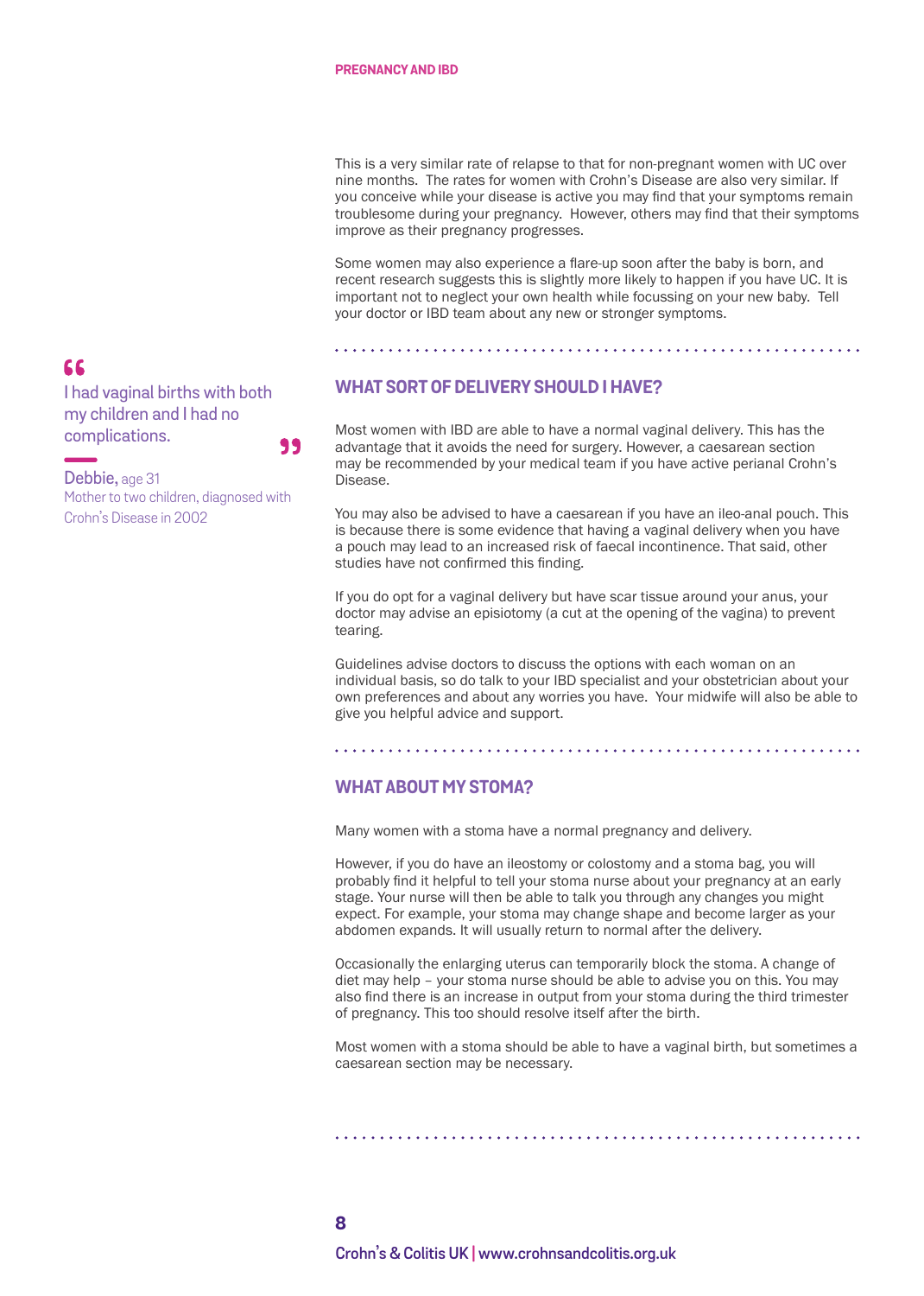## $66$

I was advised not to breastfeed due to the medication I was taking. I was disappointed that I couldn't but I wanted the best for my babies so I bottle-fed both children.

99

Debbie, age 31 Mother to two children, diagnosed with Crohn's Disease in 2002

## **I WANT TO BREASTFEED. WILL MY MEDICINES DO ANY HARM TO THE BABY?**

Breastfeeding is important for the healthy development of a baby's immune system, and is generally recommended.

Whether it is advisable to breastfeed while on medication for IBD will depend on which drug you are taking, whether it passes through into breast milk, and in particular what is known about possible effects on the newborn baby.

Most of the drugs used to treat IBD have not been shown to be harmful to a breastfed baby. However, very few are actually licensed for use while breastfeeding. This may be because little is known about the drug's long term effect.

Some drug companies are also understandably cautious about conducting trials with breastfeeding mothers and prefer to advise against any use of their medications in this situation.

If you would like to breastfeed, talk to your doctor and your IBD team about possible problems from your medication.

Current advice, based on recent research reviews and guidelines, is likely to be as follows:

- 5-ASA drugs such as mesalazine and sulphasalazine are probably low risk for use while breastfeeding. Research has shown that these drugs are transferred into the breast milk, but in very low concentrations.
- Steroids such as prednisolone also appear in low concentrations in breast milk. Again they are generally considered safe, although if you are taking large doses of steroids (over 40mg a day) breastfeeding may not be recommended. You can reduce the effects of steroids by waiting for 4 hours after taking a dose before starting to breastfeed.
- Small amounts of azathioprine or mercaptopurine pass into breast milk. However, recent research has not found any evidence of harm in children of mothers who have breastfed while on these drugs. As a result these drugs may also now be considered to be low risk for use during breastfeeding.
- Most of the research on infliximab has suggested that it does not pass into breast milk, although traces have been found in one study. Very small amounts of adalimumab have also been detected. Research is continuing into possible effects of these biologics on the baby, especially in the longer term. Many doctors now recommend that women using infliximab or adalimumab should not be discouraged from breastfeeding.
- Breastfeeding is not advisable if you are taking ciclosporin, methotrexate, or mycophenolate mofetil. It is also better not to breastfeed while you are on antibiotics such as ciprofloxacin or metronidazole.

Our specific drug treatment leaflets have more information about all these drugs.

#### 

## **WHAT ARE THE CHANCES OF MY CHILD HAVING IBD?**

Parents with IBD are slightly more likely to have a child who develops IBD. How likely seems to vary with the condition and is also higher in some population groups.

Estimates vary but research suggests that in general, if one parent has UC, the risk of their child developing IBD is about 2%. That is, 2 out of 100 children born to couples where one parent has UC might be expected to develop IBD at some point in their lives.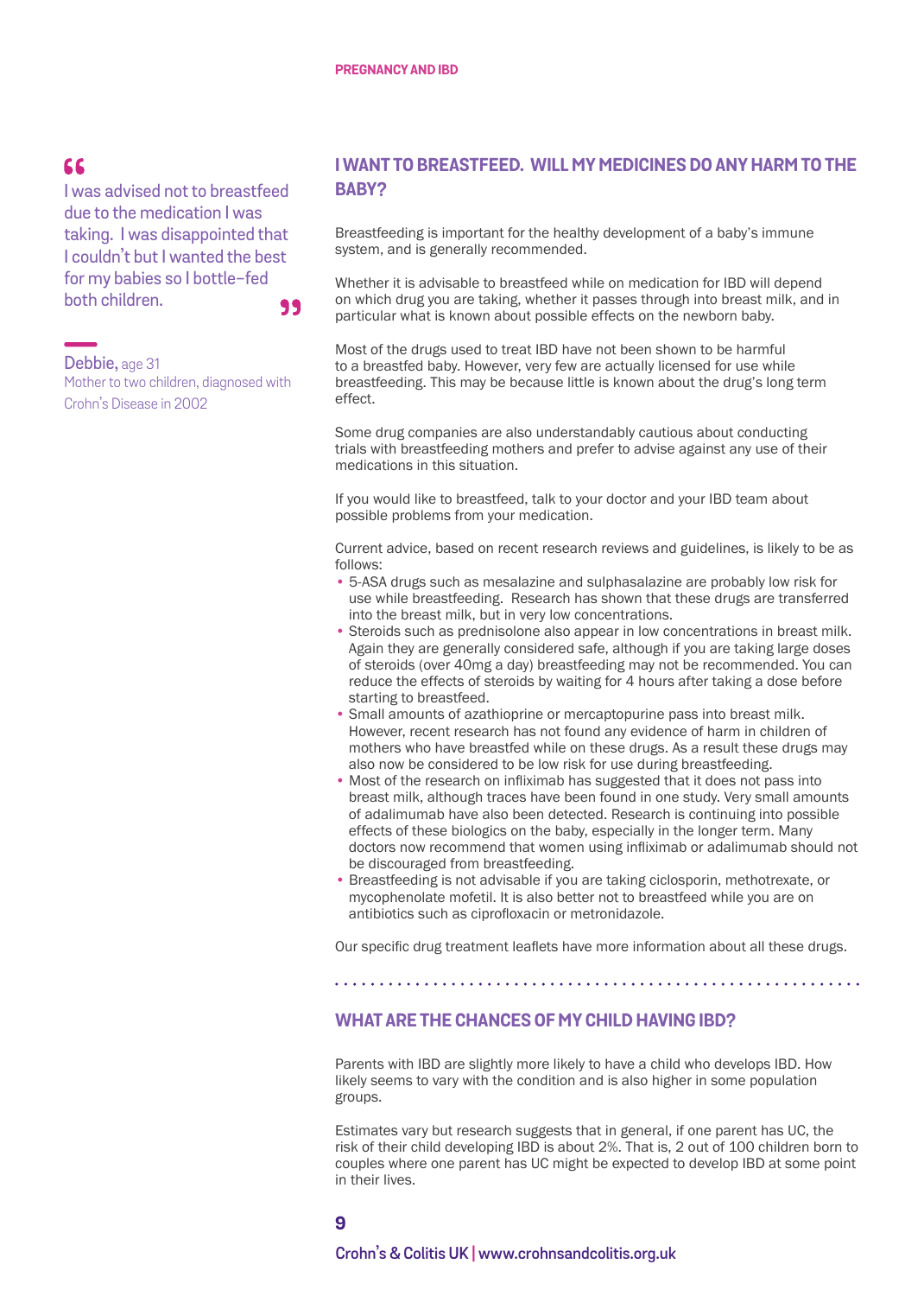For Crohn's the risk is 5%. So, 5 out of 100 children born to couples where one parent has Crohn's might be expected to develop IBD.

If both parents have IBD, the risk can rise to above 30%. However, we still cannot predict exactly how IBD is passed on.

Even with genetic predisposition, other additional factors are probably needed to trigger IBD.

## **THE IMPORTANCE OF SUPPORT**

Coping with the demands of a pregnancy can sometimes be quite a challenge, especially if you also have an ongoing disease such as IBD. Your doctor and IBD team are usually a good source of advice and support, particularly on healthrelated issues. Your antenatal team should be able to help with pregnancy and birth advice. Families and friends can also be a great source of help, and very important if, for example, you already have young children or elderly parents to look after.

You may also find it helpful to make contact with other pregnant women and new mums through, for example, antenatal classes or social media groups.

At Crohn's and Colitis UK, we have an information line and a helpline providing emotional support, as well as a Facebook Forum. You can find more information about these below.

## **HELP AND SUPPORT FROM CROHN'S AND COLITIS UK**

All our information sheets and booklets are available free from our office – call or email the Information Line.

You can also download them from our website: [www.crohnsandcolitis.org.uk](https://www.crohnsandcolitis.org.uk)

Crohn's and Colitis UK Information Line: 0300 222 5700. Open Monday to Friday, 9 am to 5 pm, except Thursday open 9 am to 1 pm, and excluding English bank holidays. An answer phone and call back service operates outside these hours. You can also contact the service by email [info@crohnsandcolitis.org.uk](mailto:info%40crohnsandcolitis.org.uk?subject=) or letter (addressed to our St Albans office). Trained Information Officers provide callers with clear and balanced information on a wide range of issues relating to IBD.

Crohn's and Colitis Support: 0121 737 9931, open Monday to Friday, 1 pm to 3.30 pm and 6.30 pm to 9 pm, excluding English bank holidays. This is a confidential, supportive listening service, provided by trained volunteers and available to anyone affected by IBD. These volunteers are skilled in providing emotional support to anyone who needs a safe place to talk about living with IBD.

#### Crohn's and Colitis UK Forum

This closed-group community on Facebook is for everyone affected by IBD. You can share your experiences and receive support from others at: [www.facebook.com/groups/CCUKforum](http://www.facebook.com/groups/CCUKforum)

## $66$

I was worried about my own health as well as my babies' but I luckily had a really good support network around me throughout both my pregnancies and they reassured me when I needed it.

99

Debbie, age 31 Mother to two children, diagnosed with Crohn's Disease in 2002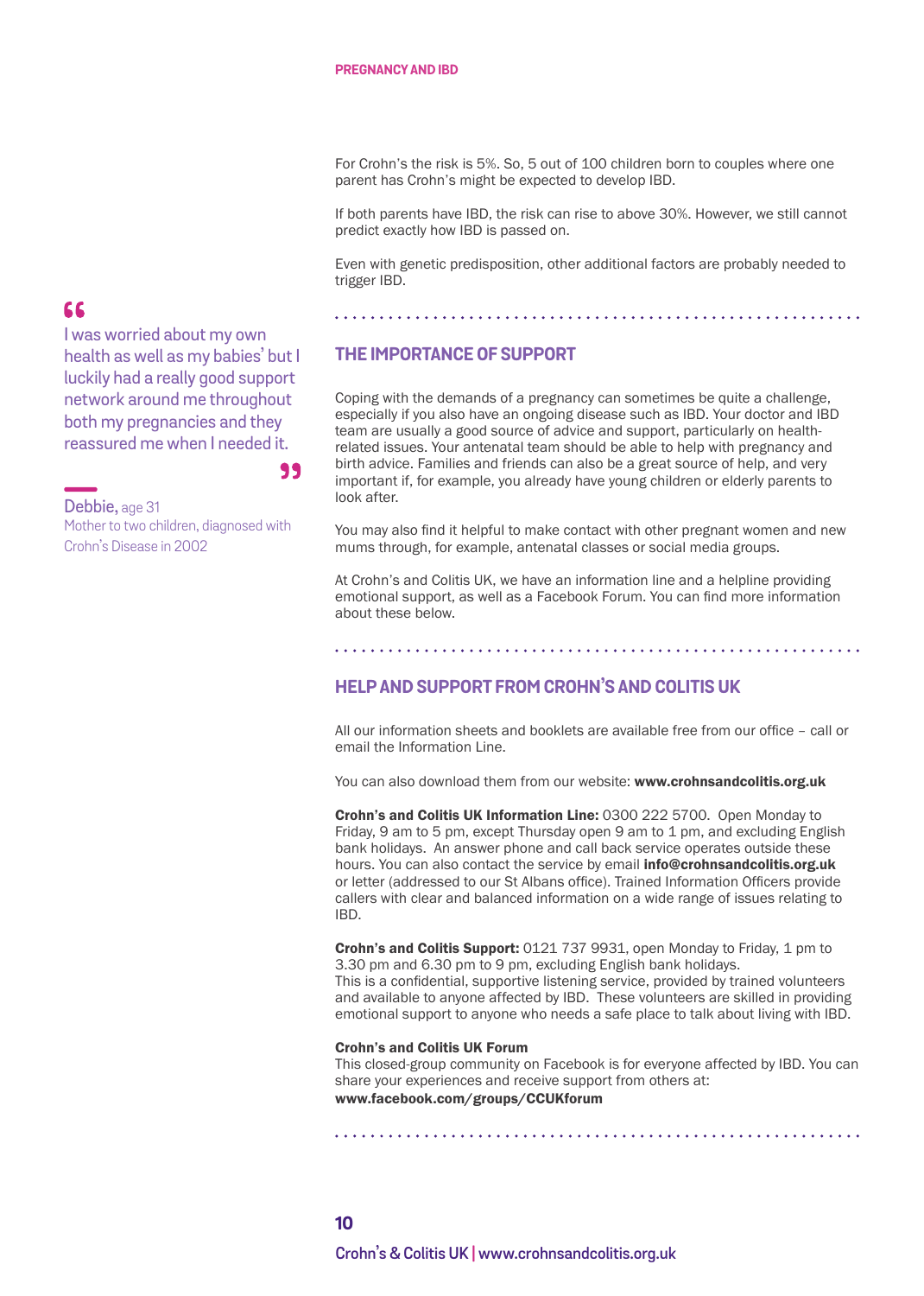#### **OTHER SOURCES OF INFORMATION AND SUPPORT**

#### NHS Choices Pregnancy and Baby Guide

[http:/www.nhs.uk/conditions/pregnancy-and-baby/pages/pregnancy-and-baby](http:/www.nhs.uk/conditions/pregnancy-and-baby/pages/pregnancy-and-baby-care.aspx)[care.aspx](http:/www.nhs.uk/conditions/pregnancy-and-baby/pages/pregnancy-and-baby-care.aspx) Last reviewed 17/04/2014 Next review due 17/04/2016

National Childbirth Trust Helpline: 0300 330 0700 Email: Enquiries@nct.org.uk Web: [www.nct.org.uk](http://www.nct.org.uk)

Miscarriage Association Helpline: 01924 200 799 Email: info@miscarriageassociation.org.uk Web: [www.miscarriageassociation.org.uk](http://www.miscarriageassociation.org.uk/)

IA (Ileostomy and Internal Pouch Support Group) Tel: 0800 018 4274 0800 018 4724 Email: info@iasupport.org Web: [www.iasupport.org](http://www.iasupport.org)

Colostomy Association Helpline: 0800 328 42357 Email: cass@colostomyassociation,org.uk Web: [www.colostomyassociation.org.uk](http://www.colostomyassociation.org.uk)

© Crohn's and Colitis UK 2015 and 2016 Pregnancy and IBD Edition 6b - Amended April 2016 Last review: July 2015 Next planned review: 2017